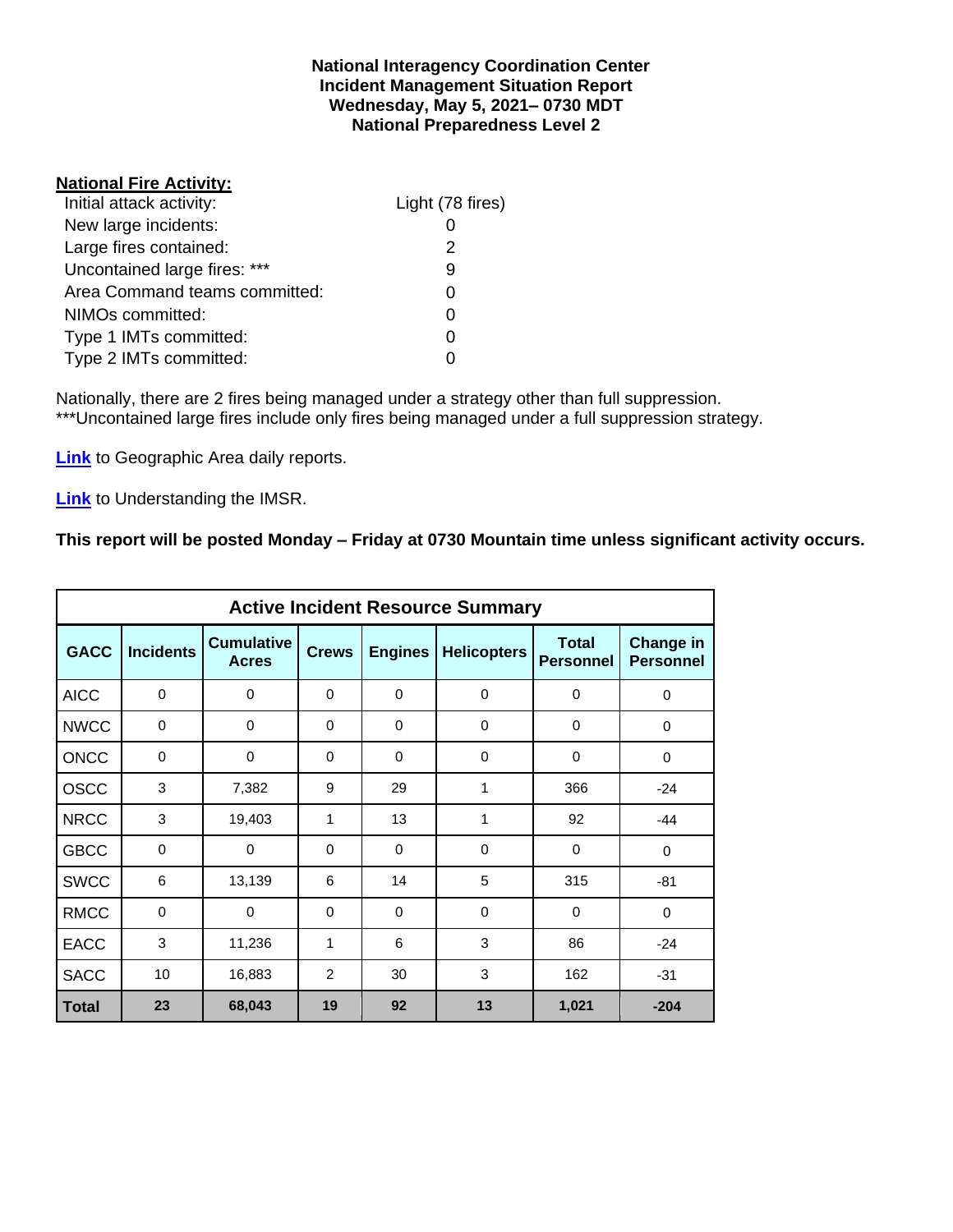| Southwest Area (PL 3)    |   |
|--------------------------|---|
| New fires:               | 4 |
| New large incidents:     | O |
| Uncontained large fires: | З |
| Type 1 IMTs committed:   | ŋ |

**Three Rivers**, Lincoln NF, USFS. Transfer of command from IMT 1 (SW Team 2) back to the local unit occurred yesterday. Twelve miles northwest of Ruidoso, NM. Short grass and timber. Minimal fire behavior with creeping and smoldering. Numerous residences threatened. Area, road and trail closures in effect. Precipitation occurred over the fire area yesterday. Reduction in acreage due to more accurate mapping.

**Flag**, Colorado River District, BLM. Twelve miles southeast of Kingman, AZ. Chaparral and timber. Minimal fire behavior with smoldering. Area and trail closures in effect.

**Bonito Rock**, Fort Apache Agency, BIA. Fifteen miles southeast of Whiteriver, AZ. Timber and brush. Minimal fire behavior with creeping and smoldering. Road closures in effect.

| <b>Incident Name</b> | Unit          | <b>Size</b> | $\frac{9}{6}$ |     | Ctn/ | Est  | Personnel |       | Resources |        |      | <b>Strc</b> | \$\$       | Origin     |
|----------------------|---------------|-------------|---------------|-----|------|------|-----------|-------|-----------|--------|------|-------------|------------|------------|
|                      |               | Acres       | Chge          |     | Comp |      | Total     | Chge  | Crw       | Eng    | Heli | Lost        | <b>CTD</b> | Own        |
| <b>Three Rivers</b>  | <b>NM-LNF</b> | 7,033       | $-87$         | 30  | Ctn  | 7/4  | 242       | $-42$ |           | 6      | 4    |             | 3.5M       | FS         |
| Flag                 | AZ-CRD        | 1,267       | 0             | 88  | Ctn  | 5/8  | 44        | $-11$ |           | ≏<br>c |      |             | 3.2M       | <b>BLM</b> |
| <b>Bonito Rock</b>   | AZ-FTA        | .668        | 0             | 40  | Ctn  | 5/21 | 2         | $-27$ |           |        | 0    |             | 2M         | <b>BIA</b> |
| Eskiminzin           | AZ-SCA        | 850         | 0             | 100 | Ctn  | $--$ | 6         | -1    |           |        |      |             | 55K        | <b>BIA</b> |

SCA – San Carlos Agency, BIA

## **Southern California Area (PL 2)**

| New fires:               | 22 |
|--------------------------|----|
| New large incidents:     |    |
| Uncontained large fires: |    |

**Southern**, San Diego Unit, Cal Fire. Twelve miles southeast of Julian, CA. Tall grass and brush. Minimal fire behavior with creeping and smoldering. Structures threatened. Trail closures in effect.

**Owens**, California Desert District, BLM. Seven miles northwest of Inyokern, CA. Brush and short grass. Minimal fire behavior with smoldering. Structures threatened. Area, road and trail closures in effect. Reduction in acreage due to more accurate mapping.

| <b>Incident Name</b> | Unit   |       | <b>Size</b> | %  | Ctn/ | Est | Personnel |        | <b>Resources</b> |     |      | <b>Strc</b> | \$\$       | Origin     |
|----------------------|--------|-------|-------------|----|------|-----|-----------|--------|------------------|-----|------|-------------|------------|------------|
|                      |        | Acres | Chge        |    | Comp |     | Total     | Chge   | Crw              | Eng | Heli | ∟ost        | <b>CTD</b> | Own        |
| Southern             | CA-MVU | 5.318 | 134         | 80 | Ctn  | 5/7 | 178       | $-112$ |                  | 10  |      |             | .2M        | -ST        |
| Owens                | CA-CDD | .512  | -468        | 85 | Ctn  | 5/9 | 140       | -12    |                  |     |      |             | 300K       | <b>BLM</b> |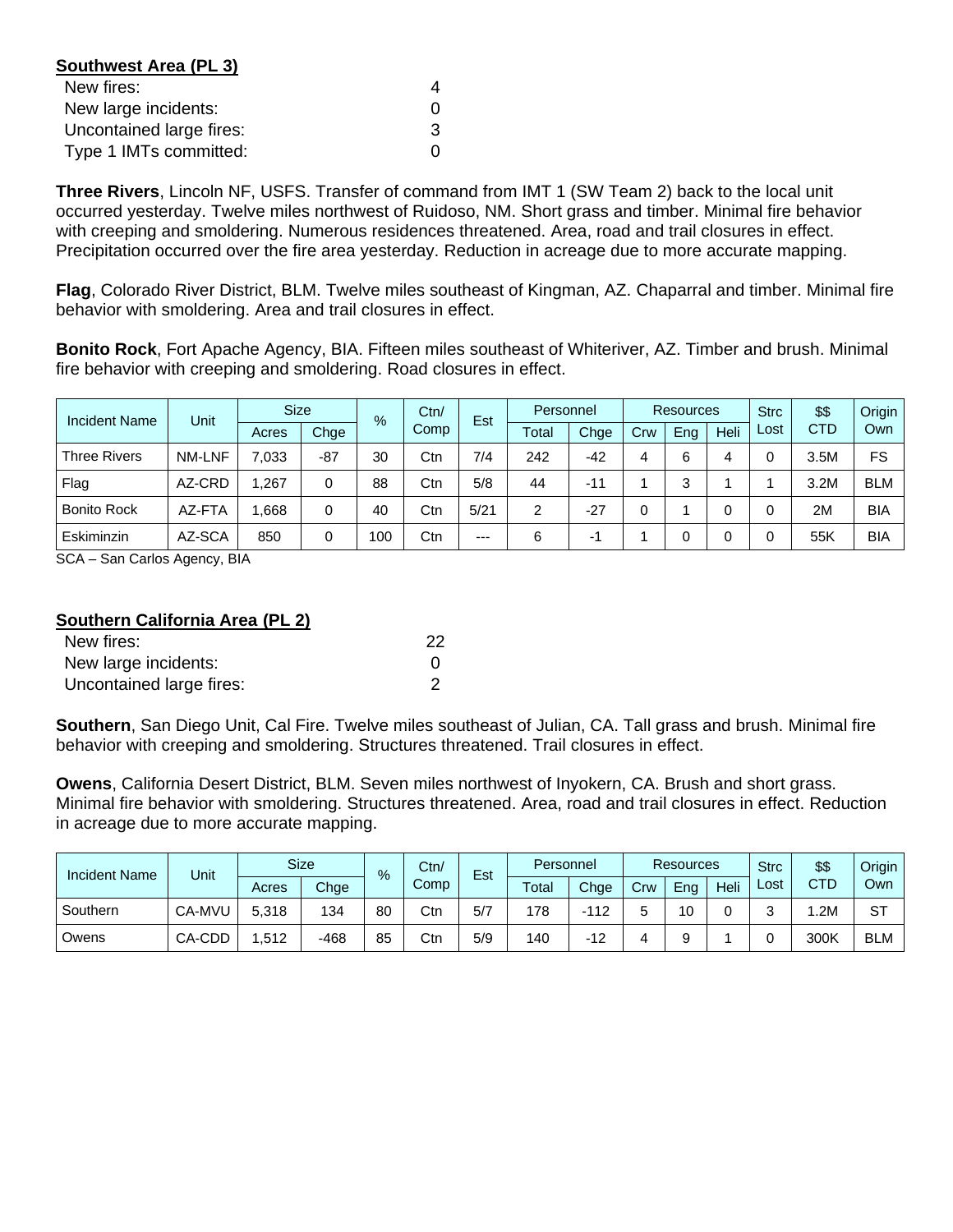| Eastern Area (PL 2)      |    |
|--------------------------|----|
| New fires:               | 18 |
| New large incidents:     |    |
| Uncontained large fires: |    |

**Brittle**, Huron-Manistee NF, USFS. miles northeast of Hale, MI. Timber. Minimal fire behavior with creeping. Precipitation occurred over the fire area yesterday.

**RL 203 Goods**, Red Lake Agency, BIA. Twenty miles west of Red Lake, MN. Tall grass and timber. Minimal fire behavior with smoldering. Residences threatened.

| <b>Incident Name</b> | Unit          |       | <b>Size</b> | $\frac{9}{6}$ | Ctn/ | Est | Personnel |      | <b>Resources</b> |     |      | <b>Strc</b> | \$\$       | Origin |
|----------------------|---------------|-------|-------------|---------------|------|-----|-----------|------|------------------|-----|------|-------------|------------|--------|
|                      |               | Acres | Chge        |               | Comp |     | Total     | Chge | Crw              | Ena | Heli | ∟ost        | <b>CTD</b> | Ownl   |
| <b>Brittle</b>       | MI-HMF        | 5,666 |             | 99            | Ctn  | UNK | 40        | -9   |                  |     |      |             | .3M        | FS     |
| RL 203 Goods         | <b>MN-RLA</b> | 5,570 | 35          | 40            | Ctn  | 5/7 | 46        |      |                  |     |      |             | 775K       | BIA    |

# **Southern Area (PL 1)**

| New fires:               | 19 |
|--------------------------|----|
| New large incidents:     |    |
| Uncontained large fires: |    |

| <b>Incident Name</b>                                                                                     | Unit          |        | <b>Size</b> | $\%$ | Ctn/ | Est<br>Comp | Personnel |       | Resources |     |      | <b>Strc</b> | \$\$       | Origin    |
|----------------------------------------------------------------------------------------------------------|---------------|--------|-------------|------|------|-------------|-----------|-------|-----------|-----|------|-------------|------------|-----------|
|                                                                                                          |               | Acres  | Chge        |      |      |             | Total     | Chae  | Crw       | Eng | Heli | Lost        | <b>CTD</b> | Own       |
| Large Fires Being Managed with a Strategy Other Than Full Suppression Without a Type 1 or 2 IMT Assigned |               |        |             |      |      |             |           |       |           |     |      |             |            |           |
| Four Sixteen                                                                                             | <b>FL-FLS</b> | 11.900 | 200         | 70   | Comp | 5/7         | 19        | $-20$ |           |     |      |             | 65K        | <b>ST</b> |
| Hogback                                                                                                  | VA-VAS        | 1.730  | $---$       | 60   | Comp | <b>UNK</b>  | 21        |       |           |     |      |             | 5K         | <b>ST</b> |

FLS – Florida Forest Service VAS – Virginia Department of Forestry

# **Northern Rockies Area (PL 1)**

| New fires:               |  |
|--------------------------|--|
| New large incidents:     |  |
| Uncontained large fires: |  |

**Roosevelt Creek**, Dakota Prairie National Grasslands, USFS. Thirteen miles northwest of Medora, ND. Tall grass, brush and timber. Minimal fire behavior.

**Little Swallow**, Fort Berthold Agency, BIA. Ten miles south of Mandaree, ND. Tall grass and timber. Moderate fire behavior.

| <b>Incident Name</b>  | Unit        |       | <b>Size</b><br>$\frac{9}{6}$ |     | Ctn/ | Est   | Personnel |       | Resources |     |      | <b>Strc</b> | \$\$       | Origin     |
|-----------------------|-------------|-------|------------------------------|-----|------|-------|-----------|-------|-----------|-----|------|-------------|------------|------------|
|                       |             | Acres | Chge                         |     | Comp |       | Total     | Chge  | Crw       | Eng | Heli | Lost        | <b>CTD</b> | Own        |
| Roosevelt<br>Creek    | ND-DPF      | 4,603 | 0                            | 80  | Ctn  | 5/6   | 59        | 0     |           |     |      |             | 450K       | FS         |
| <b>Little Swallow</b> | ND-FBA      | 9,803 | 3                            | 80  | Ctn  | UNK   | 33        | 11    |           | c   |      |             | 85K        | <b>BIA</b> |
| Smith                 | MT-<br>LG17 | 4,997 | 0                            | 100 | Ctn  | $---$ |           | $-55$ |           |     |      |             | 35K        | <b>ST</b>  |

LG17 – Roosevelt County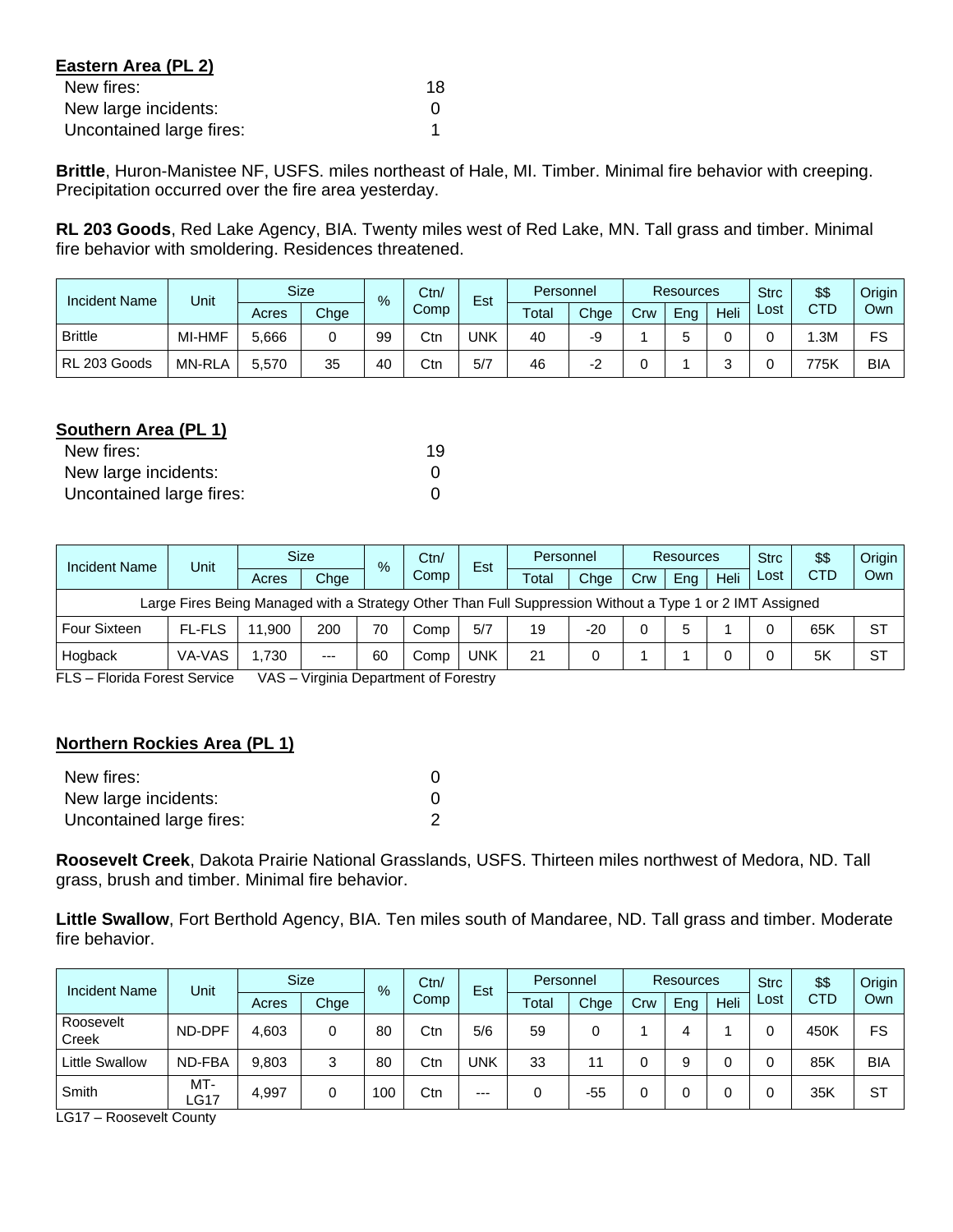| Area                     |              | <b>BIA</b>       | $\frac{1}{2}$ is and Abree Teaterally (by Tretection).<br><b>BLM</b> | <b>FWS</b>     | <b>NPS</b>       | ST/OT          | <b>USFS</b>    | <b>TOTAL</b>            |
|--------------------------|--------------|------------------|----------------------------------------------------------------------|----------------|------------------|----------------|----------------|-------------------------|
| Alaska Area              | <b>FIRES</b> | $\mathbf 0$      | $\mathsf 0$                                                          | $\pmb{0}$      | $\mathbf 0$      | $\mathbf{3}$   | $\mathbf 0$    | $\mathbf{3}$            |
|                          | <b>ACRES</b> | $\pmb{0}$        | $\mathbf 0$                                                          | $\mathbf 0$    | $\mathbf 0$      | $\overline{1}$ | $\pmb{0}$      | $\mathbf 1$             |
| Northwest Area           | <b>FIRES</b> | $\boldsymbol{0}$ | $\mathbf 0$                                                          | $\mathbf 0$    | $\mathbf 0$      | $\mathbf 0$    | $\mathbf 0$    | $\mathbf 0$             |
|                          | <b>ACRES</b> | $\pmb{0}$        | $\overline{0}$                                                       | $\overline{0}$ | $\mathbf 0$      | $\mathbf 0$    | $\overline{0}$ | $\mathbf 0$             |
| Northern California Area | <b>FIRES</b> | $\pmb{0}$        | $\mathsf 0$                                                          | $\pmb{0}$      | $\pmb{0}$        | 11             | $\mathbf{1}$   | 12                      |
|                          | <b>ACRES</b> | $\pmb{0}$        | $\mathbf 0$                                                          | $\pmb{0}$      | $\pmb{0}$        | $\overline{7}$ | $\pmb{0}$      | $\overline{7}$          |
| Southern California Area | <b>FIRES</b> | $\pmb{0}$        | $\overline{2}$                                                       | $\mathbf 0$    | $\pmb{0}$        | 15             | 5              | 22                      |
|                          | <b>ACRES</b> | $\pmb{0}$        | $\overline{1}$                                                       | $\mathbf 0$    | $\mathbf 0$      | 4,422          | 41             | 4,464                   |
| Northern Rockies Area    | <b>FIRES</b> | $\pmb{0}$        | $\mathbf 0$                                                          | $\mathbf 0$    | $\mathbf 0$      | $\mathbf 0$    | $\mathbf 0$    | $\mathbf 0$             |
|                          | <b>ACRES</b> | $\pmb{0}$        | $\overline{0}$                                                       | $\pmb{0}$      | $\mathbf 0$      | $\overline{0}$ | $\pmb{0}$      | $\mathbf 0$             |
| <b>Great Basin Area</b>  | <b>FIRES</b> | $\mathbf 0$      | $\mathbf 0$                                                          | $\pmb{0}$      | $\mathbf 0$      | $\mathbf 0$    | $\mathbf 0$    | $\mathbf 0$             |
|                          | <b>ACRES</b> | $\mathbf 0$      | $\overline{0}$                                                       | $\pmb{0}$      | $\pmb{0}$        | $\overline{0}$ | $\mathbf 0$    | $\mathbf 0$             |
| Southwest Area           | <b>FIRES</b> | $\overline{2}$   | $\mathbf{1}$                                                         | $\mathbf 0$    | $\mathbf 0$      | $\mathbf 0$    | $\mathbf{1}$   | $\overline{\mathbf{4}}$ |
|                          | <b>ACRES</b> | $\mathbf{1}$     | $\overline{0}$                                                       | $\overline{0}$ | $\mathbf 0$      | $\mathbf 0$    | $\overline{1}$ | $\overline{2}$          |
| Rocky Mountain Area      | <b>FIRES</b> | $\pmb{0}$        | $\mathbf 0$                                                          | $\pmb{0}$      | $\mathbf 0$      | $\mathbf 0$    | $\mathbf 0$    | $\mathbf 0$             |
|                          | <b>ACRES</b> | $\pmb{0}$        | $\overline{0}$                                                       | $\pmb{0}$      | $\overline{0}$   | $\mathbf 0$    | $\mathbf 0$    | $\mathbf 0$             |
| Eastern Area             | <b>FIRES</b> | 3                | $\mathbf 0$                                                          | $\mathbf 0$    | $\mathbf 0$      | 14             | $\mathbf{1}$   | 18                      |
|                          | <b>ACRES</b> | $\mathbf{1}$     | $\overline{0}$                                                       | $\mathbf 0$    | $\mathbf 0$      | 55             | $\mathbf 0$    | 56                      |
| Southern Area            | <b>FIRES</b> | $\mathbf 0$      | $\mathbf 0$                                                          | $\mathbf{1}$   | $\mathbf 0$      | 18             | $\mathbf 0$    | 19                      |
|                          | <b>ACRES</b> | $\mathbf 0$      | $\overline{0}$                                                       | $\overline{2}$ | $\boldsymbol{0}$ | 1,247          | $\mathbf 0$    | 1249                    |
| <b>TOTAL FIRES:</b>      |              | $5\phantom{a}$   | $\mathbf{3}$                                                         | $\mathbf 1$    | $\pmb{0}$        | 61             | 8              | 78                      |
| <b>TOTAL ACRES:</b>      |              | $\mathbf 2$      | 1                                                                    | $\mathbf 2$    | $\pmb{0}$        | 5,732          | 42             | 5,780                   |

**Fires and Acres Yesterday (by Protection):**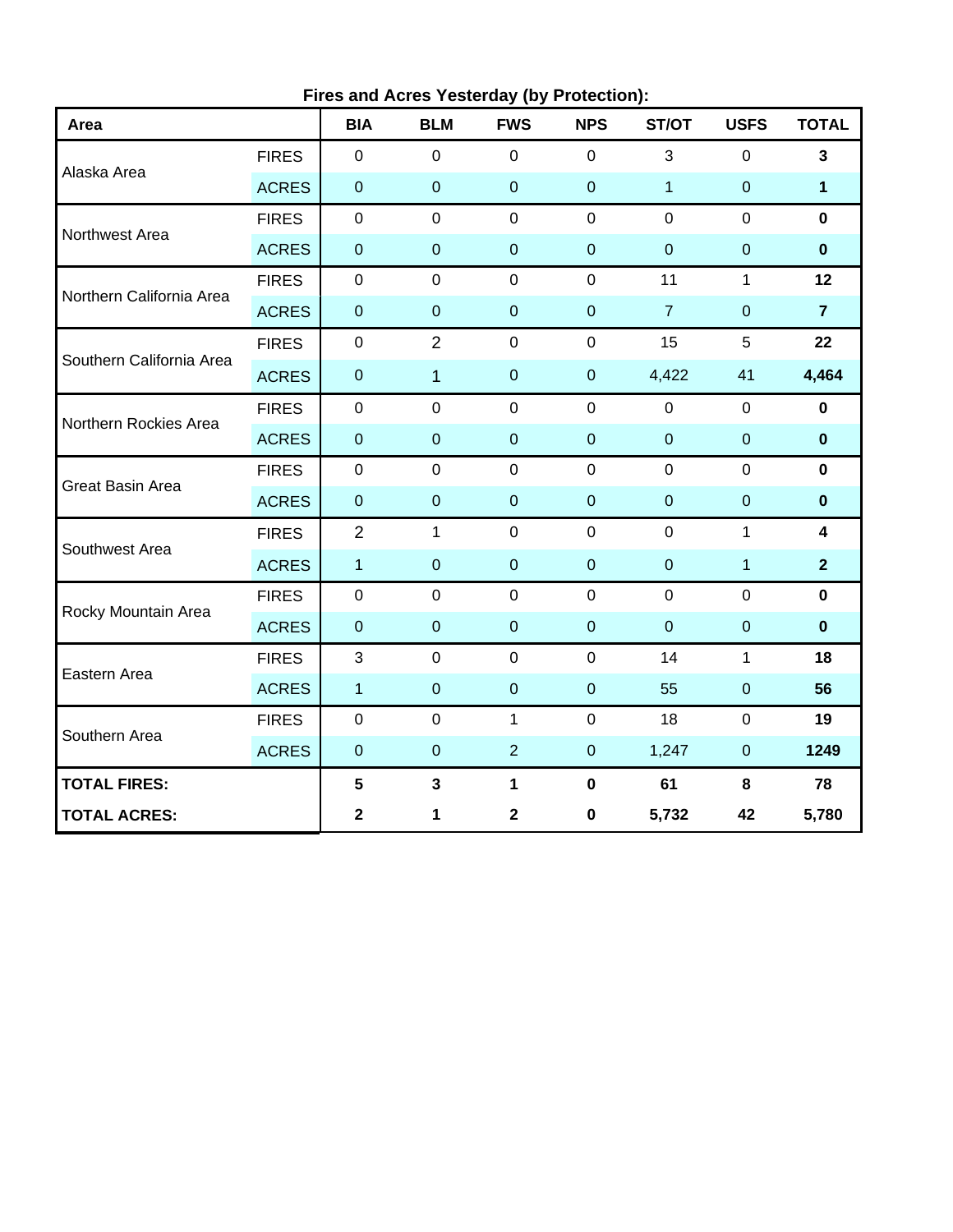**Fires and Acres Year-to-Date (by Protection):**

| Area                     |              | <b>BIA</b>       | <b>BLM</b>       | <b>FWS</b>     | <b>NPS</b>               | ST/OT   | <b>USFS</b>    | <b>TOTAL</b> |
|--------------------------|--------------|------------------|------------------|----------------|--------------------------|---------|----------------|--------------|
| Alaska Area              | <b>FIRES</b> | $\mathbf 0$      | 3                | $\mathbf 0$    | $\mathbf 0$              | 24      | $\overline{4}$ | 31           |
|                          | <b>ACRES</b> | $\boldsymbol{0}$ | $\pmb{0}$        | $\pmb{0}$      | $\pmb{0}$                | 8       | 3              | 11           |
| Northwest Area           | <b>FIRES</b> | 37               | 13               | 1              | $\mathbf 0$              | 316     | 18             | 385          |
|                          | <b>ACRES</b> | 198              | 125              | $\overline{0}$ | $\pmb{0}$                | 2,292   | 699            | 3,316        |
| Northern California Area | <b>FIRES</b> | $\overline{2}$   | $\mathbf 0$      | $\mathbf 0$    | $\pmb{0}$                | 695     | 68             | 765          |
|                          | <b>ACRES</b> | $\overline{2}$   | $\boldsymbol{0}$ | $\pmb{0}$      | $\pmb{0}$                | 1,847   | 180            | 2,029        |
| Southern California Area | <b>FIRES</b> | 5                | 34               | 1              | 3                        | 990     | 110            | 1,143        |
|                          | <b>ACRES</b> | $\overline{5}$   | 2,931            | 1              | $\,6$                    | 6,894   | 1,340          | 11,177       |
| Northern Rockies Area    | <b>FIRES</b> | 447              | $\overline{7}$   | $\overline{2}$ | $\mathbf 0$              | 292     | 80             | 828          |
|                          | <b>ACRES</b> | 30,868           | 51               | 35             | $\boldsymbol{0}$         | 11,211  | 19,361         | 61,526       |
| <b>Great Basin Area</b>  | <b>FIRES</b> | 10               | 94               | 1              | $\overline{\mathcal{A}}$ | 154     | 19             | 282          |
|                          | <b>ACRES</b> | 2,301            | 7,377            | $\pmb{0}$      | $\overline{4}$           | 5,686   | 100            | 15,470       |
| Southwest Area           | <b>FIRES</b> | 175              | 55               | $\overline{4}$ | $6\phantom{1}$           | 163     | 133            | 536          |
|                          | <b>ACRES</b> | 9,476            | 1,923            | $\mathbf{0}$   | 1,346                    | 6,095   | 11,100         | 29,940       |
| Rocky Mountain Area      | <b>FIRES</b> | 54               | 17               | $\overline{2}$ | 3                        | 120     | 21             | 217          |
|                          | <b>ACRES</b> | 2,123            | 37               | 1,244          | 305                      | 68,580  | 2,768          | 75,058       |
| Eastern Area             | <b>FIRES</b> | 283              | $\mathbf 0$      | 12             | 8                        | 4,642   | 243            | 5,188        |
|                          | <b>ACRES</b> | 12,549           | $\pmb{0}$        | 13,200         | 532                      | 20,614  | 14,581         | 61,476       |
| Southern Area            | <b>FIRES</b> | 368              | $\mathbf 0$      | 43             | 24                       | 9,182   | 316            | 9,933        |
|                          | <b>ACRES</b> | 28,678           | $\boldsymbol{0}$ | 8,881          | 6,298                    | 195,279 | 25,405         | 264,542      |
| <b>TOTAL FIRES:</b>      |              | 1,381            | 223              | 66             | 48                       | 16,578  | 1,012          | 19,308       |
| <b>TOTAL ACRES:</b>      |              | 86,201           | 12,445           | 23,361         | 8,491                    | 318,509 | 75,539         | 524,548      |

| Ten Year Average Fires (2011 – 2020 as of today) | 17.077  |
|--------------------------------------------------|---------|
| Ten Year Average Acres (2011 – 2020 as of today) | 900,816 |

**\*\*\*Changes in some agency YTD acres reflect more accurate mapping or reporting adjustments.** \*\*\*Additional wildfire information is available through the Geographic Areas at **<https://gacc.nifc.gov/>**

**Predictive Services Discussion:** An upper-level ridge will build over the West with broad troughing over the eastern US today. Well above average temperatures will develop across much of the West, especially from the Desert Southwest northward over the West Coast. Dry conditions will accompany these higher temperatures, but winds are likely to be light over much of the West. Scattered precipitation is likely over portions of the Plains, including isolated thunderstorms along the eastern slopes of the Rockies. Thunderstorms and rain are expected along the Gulf Coast and much of the Atlantic Coast.

<http://www.predictiveservices.nifc.gov/outlooks/outlooks.htm>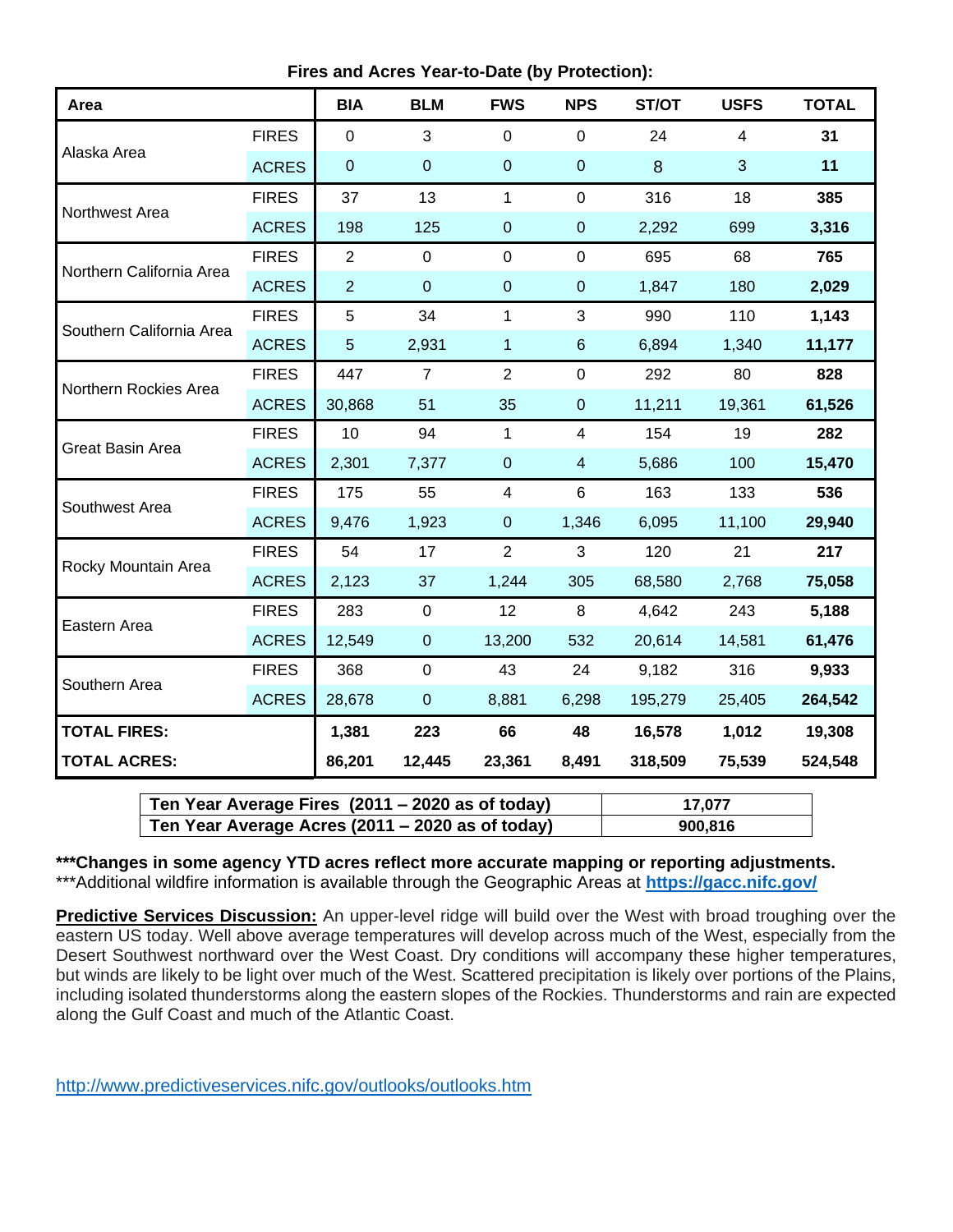



*Fire Communications Category*

[Effective communication is a cri](http://www.nwcg.gov/committees/6-Minutes-for-safety)tical component of safe and successful operations.

- Discuss the factors that can affect radio communication at the incident.
	- Knowledge of the radio issued to the individuals.
	- Net control, frequencies.
	- Line-of-sight restrictions.
	- Antenna polarization effect (direction of the antenna).
	- Minimizing noise interference.
	- Wide band vs. narrow band.
	- Potentially unfamiliar local jargon (e.g., Coulee, candlestick, fence post, etc.).
- **O** How can you mitigate potential problems?
	- Implement effective communication procedures be brief, use clear text and tothe-point messages.
	- Give a good comprehensive briefing. (Refer to the Briefing Checklist inside the back cover of the *Incident Response Pocket Guide* (IRPG)*,* PMS 461).
	- Confirm that relayed information is received and understood.
	- Keep a continuous information flow (e.g., updates on weather, fire behavior, work progress; changes in strategy/tactics; arrival of additional resources; and solicitation of feedback).
	- Establish emergency check-in procedures.
	- Provide a minimum of four radios per 20-person firefighter crew.
- **The Five Communication Responsibilities for all firefighters:** 
	- Brief others as needed.
	- Debrief your actions.
	- Communicate hazards to others.
	- Acknowledge messages.
	- Ask if you don't know.

Resources:

*[10 Standard Firefighting Orders](https://www.nwcg.gov/publications/pms110-18)*, PMS 110, https://www.nwcg.gov/publications/pms110 *[10 and 18 Poster](https://www.nwcg.gov/publications/pms110-18)*, PMS 110-18, https://www.nwcg.gov/publications/pms110-18 *[18 Watchout Situations](https://www.nwcg.gov/publications/pms118)*, PMS 118, <https://www.nwcg.gov/publications/pms118> *["LCES and Other Thoughts](https://www.nwcg.gov/sites/default/files/wfldp/docs/lces-gleason.pdf)*" by Paul Gleason, https://www.nwcg.gov/sites/default/files/wfldp/docs/lces-gleason.pdf *Incident Response Pocket Guide*[, PMS 461, https://www.nwcg.gov/publications/461](file://///ilmfcop3fp02vm.blm.doi.net/workgroups$/PMO/Website/NWCG%20Drupal/02%20Committees/6%20Minutes%20for%20Safety/6MFS%20Documents/Aviation/Incident%20Response%20Pocket%20Guide,%20PMS%20461,%20https:/www.nwcg.gov/publications/461)  *[Interagency Standards for Fire &](https://www.nifc.gov/policies/pol_ref_redbook.html) Fire Aviation Operations (Red Book),*  https://www.nifc.gov/policies/pol\_ref\_redbook.html *[Wildland Fire Incident Management Field Guide,](https://www.nwcg.gov/publications/210)* PMS 210, https://www.nwcg.gov/publications/210